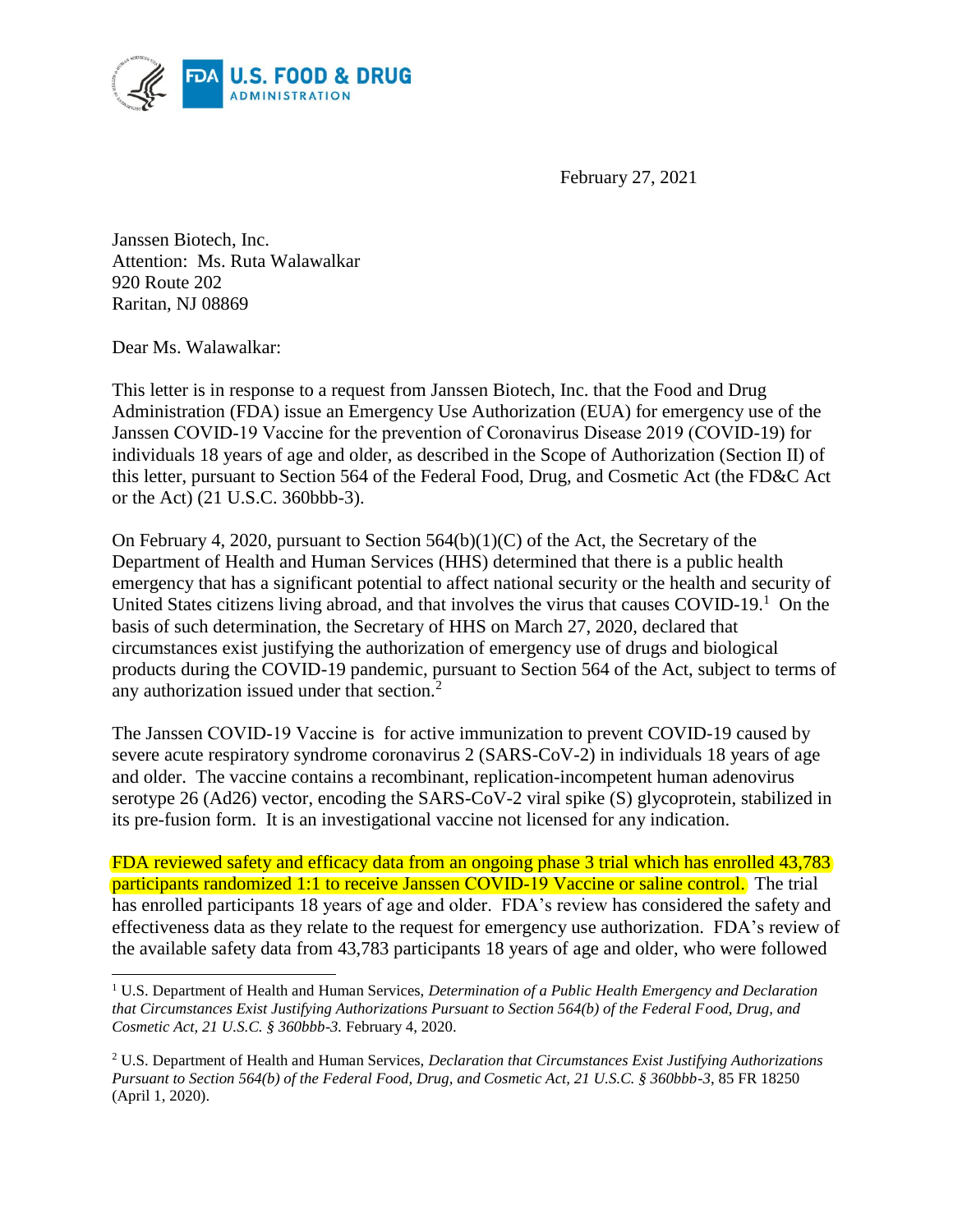specific safety concerns that would preclude issuance of an EUA. FDA's analysis of the efficacy data from 39,321 participants 18 years of age and older who were SARS-CoV-2 seronegative or for a median duration of eight weeks after receiving the vaccine or placebo, did not identify who had an unknown serostatus at baseline show that the vaccine was 66.9% effective (95% confidence interval (CI): 59.0, 73.4) and 66.1% effective (95% CI: 55.0, 74.8) in preventing moderate to severe/critical COVID-19 occurring at least 14 days and at least 28 days after vaccination, respectively. Based on these data, and review of manufacturing information regarding product quality and consistency, it is reasonable to believe that the Janssen COVID-19 Vaccine may be effective. Additionally, it is reasonable to conclude, based on the totality of the scientific evidence available, that the known and potential benefits of the Janssen COVID-19 Vaccine outweigh its known and potential risks, for the prevention of COVID-19 in individuals 18 years of age and older. Finally, on February 26, 2021, the Vaccines and Related Biological Products Advisory Committee voted in agreement with this conclusion.

Having concluded that the criteria for issuance of this authorization under Section 564(c) of the Act are met, I am authorizing the emergency use of the Janssen COVID-19 Vaccine for the prevention of COVID-19, as described in the Scope of Authorization section of this letter (Section II) and subject to the terms of this authorization.

# **I. Criteria for Issuance of Authorization**

I have concluded that the emergency use of the Janssen COVID‑19 Vaccine for the prevention of COVID-19 when administered as described in the Scope of Authorization (Section II) meets the criteria for issuance of an authorization under Section 564(c) of the Act, because:

- 1. SARS-CoV-2 can cause a serious or life-threatening disease or condition, including severe respiratory illness, to humans infected by this virus;
- 2. Based on the totality of scientific evidence available to FDA, it is reasonable to believe that the Janssen COVID‑19 Vaccine may be effective in preventing COVID-19, and that, when used under the conditions described in this authorization, the known and potential benefits of the Janssen COVID‑19 Vaccine when used to prevent COVID-19 outweigh its known and potential risks; and
- 3. There is no adequate, approved, and available alternative to the emergency use of the Janssen COVID-19 Vaccine to prevent COVID-19.<sup>3</sup>

#### **Scope of Authorization**

I have concluded, pursuant to Section  $564(d)(1)$  of the Act, that the scope of this authorization is limited as follows:

 $\overline{a}$ <sup>3</sup> No other criteria of issuance have been prescribed by regulation under Section 564(c)(4) of the Act.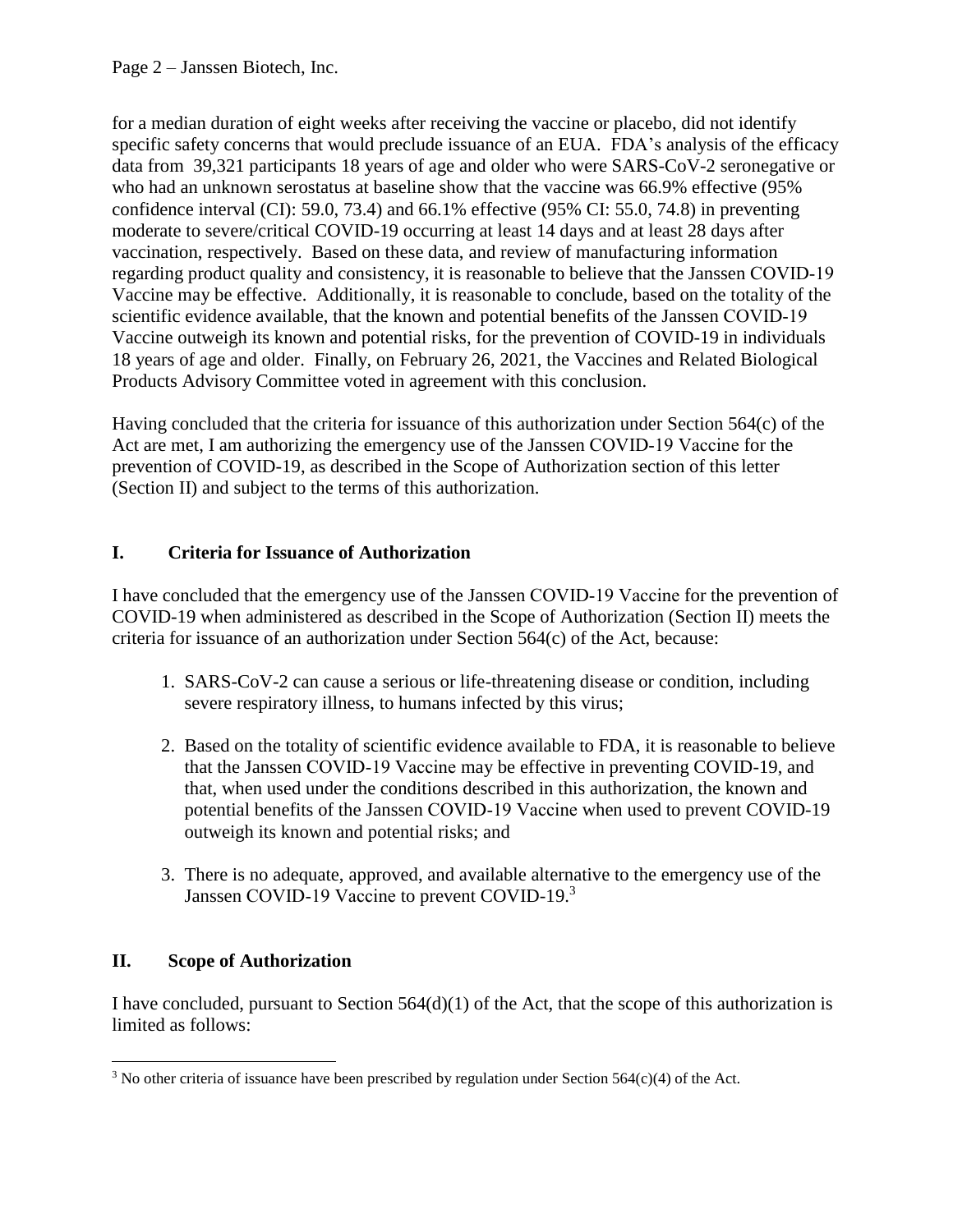- Janssen Biotech, Inc. will supply the Janssen COVID-19 Vaccine, either directly or through authorized distributor(s)<sup>4</sup> to emergency response stakeholders<sup>5</sup> as directed by the U.S. government, including the Centers for Disease Control and Prevention (CDC) and/or other designee, for use consistent with the terms and conditions of this EUA;
- The Janssen COVID-19 Vaccine covered by this authorization will be administered by vaccination providers<sup>6</sup> and used only to prevent COVID-19 in individuals ages 18 and older; and
- The Janssen COVID-19 Vaccine may be administered by a vaccination provider without an individual prescription for each vaccine recipient.

# **Product Description**

 The Janssen COVID-19 Vaccine is supplied as a suspension in multi-dose vials. The Janssen COVID-19 Vaccine does not contain a preservative.

Each 0.5 mL dose of the Janssen COVID-19 Vaccine is formulated to contain  $5x10^{10}$  virus particles of the Ad26 vector encoding the S glycoprotein of SARS-CoV-2. Each dose of the Janssen COVID-19 Vaccine also includes the following inactive ingredients 2.19 mg sodium chloride, 0.14 mg citric acid monohydrate, 2.02 mg trisodium citrate dihydrate, 0.16 mg

l 4 "Authorized Distributor(s)" are identified by Janssen Biotech, Inc.or, if applicable, by a U.S. government entity, such as the Centers for Disease Control and Prevention (CDC) and/or other designee, as an entity or entities allowed to distribute authorized Janssen COVID‑19 Vaccine.

 $5$  For purposes of this letter, "emergency response stakeholder" refers to a public health agency and its delegates that have legal responsibility and authority for responding to an incident, based on political or geographical boundary lines (e.g., city, county, tribal, territorial, State, or Federal), or functional (e.g., law enforcement or public health range) or sphere of authority to administer, deliver, or distribute vaccine in an emergency situation. In some cases (e.g., depending on a state or local jurisdiction's COVID-19 vaccination response organization and plans), there might be overlapping roles and responsibilities among "emergency response stakeholders" and "vaccination providers" (e.g., if a local health department is administering COVID-19 vaccines; if a pharmacy is acting in an official capacity under the authority of the state health department to administer COVID-19 vaccines). In such cases, it is expected that the conditions of authorization that apply to emergency response stakeholders and vaccination providers will all be met.

 $6$  For purposes of this letter, "vaccination provider" refers to the facility, organization, or healthcare provider licensed or otherwise authorized by the emergency response stakeholder (e.g., non-physician healthcare professionals, such as nurses and pharmacists pursuant to state law under a standing order issued by the state health officer) to administer or provide vaccination services in accordance with the applicable emergency response stakeholder's official COVID-19 vaccination and emergency response plan(s) and who is enrolled in the CDC COVID-19 Vaccination Program. For purposes of this letter, "healthcare provider" also refers to a person authorized by the U.S. Department of Health and Human Services (e.g., under the PREP Act Declaration for Medical Countermeasures against COVID-19) to administer FDA-authorized COVID-19 vaccine (e.g., qualified pharmacy technicians and State-authorized pharmacy interns acting under the supervision of a qualified pharmacist). See, e.g.,  HHS. *Fourth Amendment to the Declaration Under the Public Readiness and Emergency Preparedness Act for Medical Countermeasures Against COVID-19 and Republication of the Declaration*. 85 FR 79190 (December 9, 2020).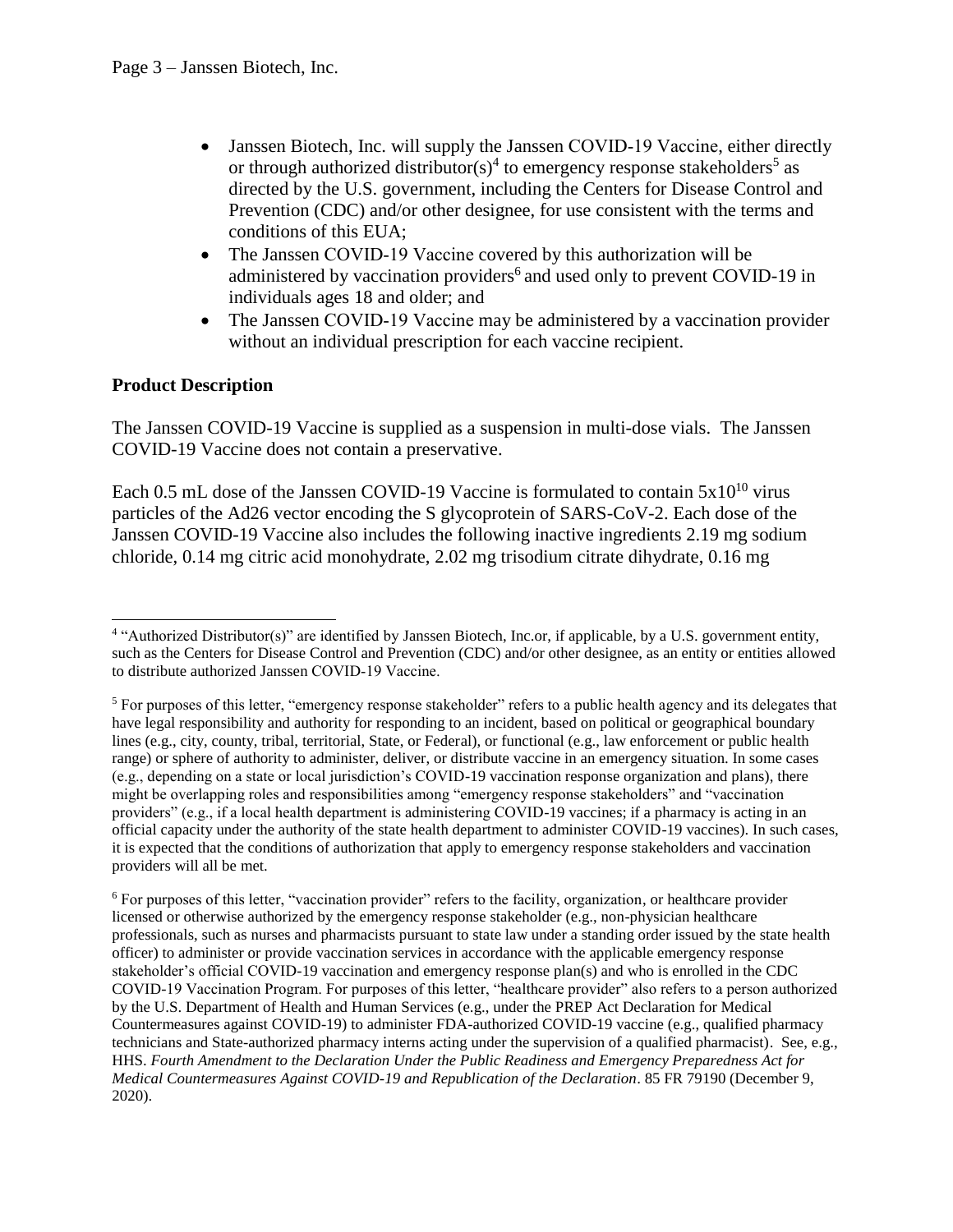Page 4 – Janssen Biotech, Inc.

polysorbate-80, 25.5 mg 2-hydroxypropyl-B-cyclodextrin, 2.04 mg ethanol. Each dose may also contain residual amounts of host cell proteins ( $\leq 0.15$  mcg) and/or host cell DNA ( $\leq 3$  ng).

The dosing regimen is a single dose of 0.5 mL

The manufacture of the authorized Janssen COVID-19 Vaccine is limited to those facilities identified and agreed upon in Janssen's request for authorization.

 The Janssen COVID-19 Vaccine vial label and carton labels are clearly marked for "Emergency Use Authorization." The Janssen COVID-19 Vaccine is authorized to be distributed, stored, further redistributed, and administered by emergency response stakeholders when packaged in the authorized manufacturer packaging (i.e., vials and cartons), despite the fact that the vial and carton labels may not contain information that otherwise would be required under the FD&C Act.

The Janssen COVID-19 Vaccine is authorized for emergency use with the following productspecific information required to be made available to vaccination providers and recipients, respectively (referred to as "authorized labeling"):

- Fact Sheet for Healthcare Providers Administering Vaccine (Vaccination Providers): Emergency Use Authorization (EUA) of the Janssen COVID-19 Vaccine to Prevent Coronavirus Disease 2019 (COVID-19)
- Fact Sheet for Recipients and Caregivers: Emergency Use Authorization (EUA) of the Janssen COVID‑19 Vaccine to Prevent Coronavirus Disease 2019 (COVID-19) in Individuals 18 Years of Age and Older

 I have concluded, pursuant to Section 564(d)(2) of the Act, that it is reasonable to believe that the known and potential benefits of the Janssen COVID-19 Vaccine, when used to prevent COVID-19 and used in accordance with this Scope of Authorization (Section II), outweigh its known and potential risks.

 may be effective in preventing COVID-19 when used in accordance with this Scope of I have concluded, pursuant to Section 564(d)(3) of the Act, based on the totality of scientific evidence available to FDA, that it is reasonable to believe that the Janssen COVID-19 Vaccine Authorization (Section II), pursuant to Section  $564(c)(2)(A)$  of the Act.

 COVID‑19 Vaccine (as described in this Scope of Authorization (Section II)) meets the criteria set forth in Section 564(c) of the Act concerning safety and potential effectiveness. Having reviewed the scientific information available to FDA, including the information supporting the conclusions described in Section I above, I have concluded that the Janssen

The emergency use of the Janssen COVID-19 Vaccine under this EUA must be consistent with, and may not exceed, the terms of the Authorization, including the Scope of Authorization (Section II) and the Conditions of Authorization (Section III). Subject to the terms of this EUA and under the circumstances set forth in the Secretary of HHS's determination under Section 564(b)(1)(C)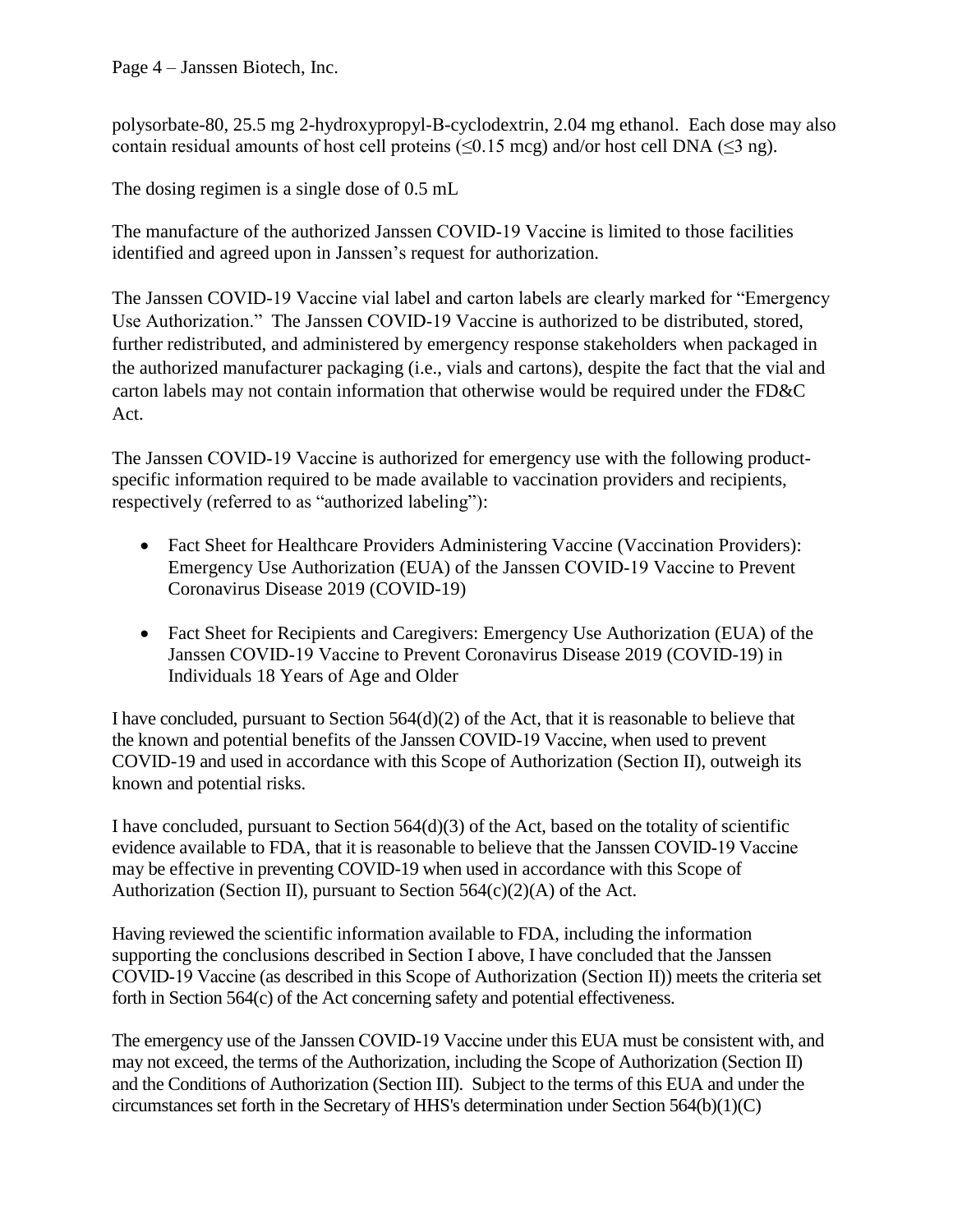described above and the Secretary of HHS's corresponding declaration under Section 564(b)(1), the Janssen COVID-19 Vaccine is authorized to prevent COVID-19 in individuals 18 years of age and older as described in the Scope of Authorization (Section II) under this EUA, despite the fact that it does not meet certain requirements otherwise required by applicable federal law.

# **III. Conditions of Authorization**

Pursuant to Section 564 of the Act, I am establishing the following conditions on this authorization:

Janssen Biotech, Inc. and Authorized Distributor(s)

- A. Janssen Biotech, Inc. and authorized distributor(s) will ensure that the authorized Janssen COVID-19 Vaccine is distributed, as directed by the U.S. government, including CDC and/or other designee, and the authorized labeling (i.e., Fact Sheets) will be made available to vaccination providers, recipients, and caregivers consistent with the terms of this letter.
- B. Janssen Biotech, Inc. and authorized distributor(s) will ensure that appropriate storage and cold chain is maintained until delivered to emergency response stakeholders' receipt sites.
- C. Janssen Biotech, Inc. will ensure that the terms of this EUA are made available to all relevant stakeholders (e.g., emergency response stakeholders, authorized distributors, and vaccination providers) involved in distributing or receiving the authorized Janssen COVID‑19 Vaccine. Janssen Biotech, Inc. will provide to all relevant stakeholders a copy of this letter of authorization and communicate any subsequent amendments that might be made to this letter of authorization and its authorized labeling.
- D. Janssen Biotech, Inc. may develop and disseminate instructional and educational materials (e.g., video regarding vaccine handling, storage/cold-chain management, preparation, disposal) that are consistent with the authorized emergency use of the vaccine as described in the letter of authorization and authorized labeling, without FDA's review and concurrence, when necessary to meet public health needs during an emergency. Any instructional and educational materials that are inconsistent with the authorized labeling are prohibited.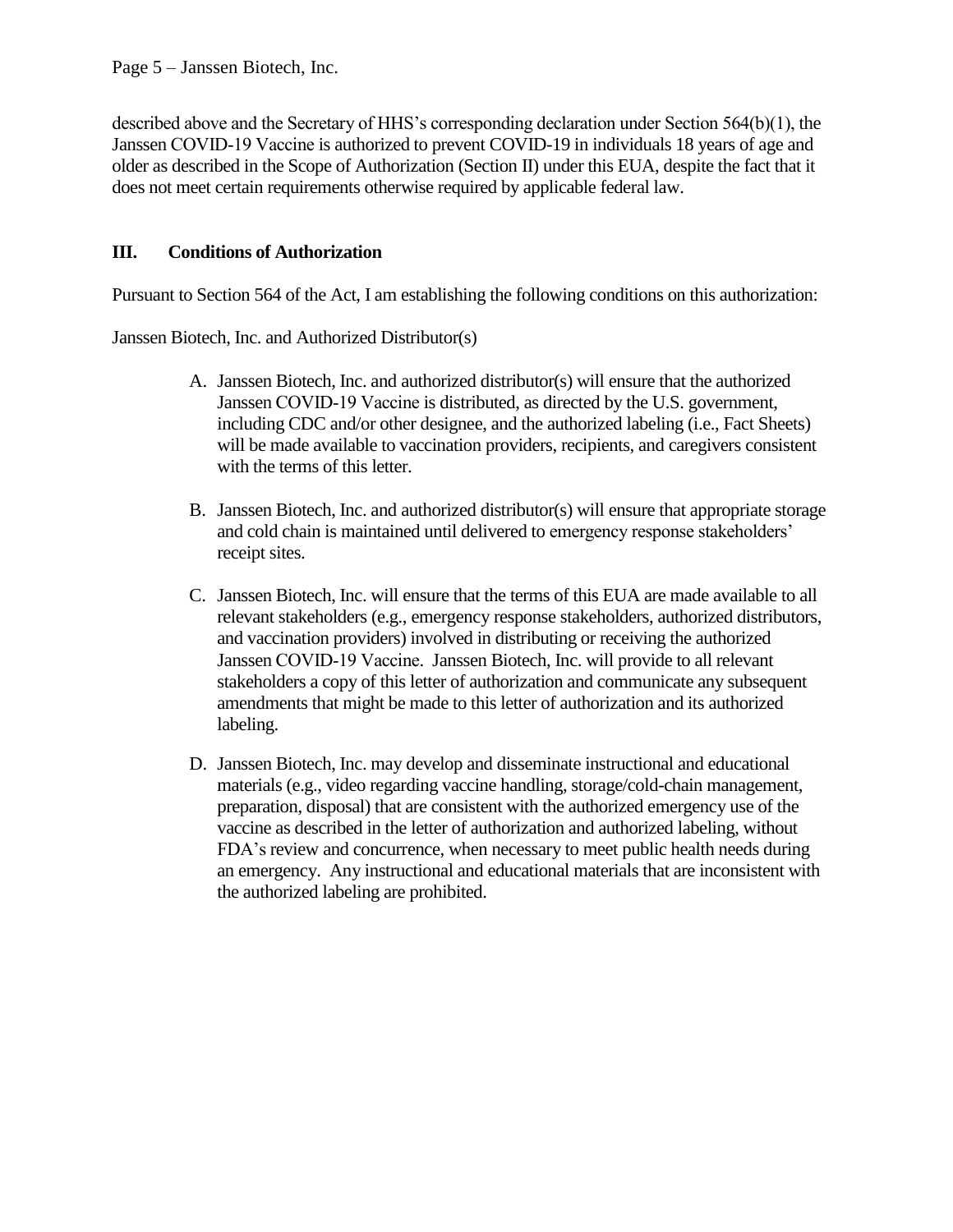$\overline{\phantom{a}}$ 

- E. Janssen Biotech, Inc. may request changes to this authorization, including to the authorized Fact Sheets for the Janssen COVID-19 Vaccine. Any request for changes to this EUA must be submitted to the Office of Vaccines Research and Review (OVRR)/Center for Biologics Evaluation and Research (CBER). Such changes require appropriate authorization prior to implementation.<sup>7</sup>
- F. Janssen Biotech, Inc. will report to Vaccine Adverse Event Reporting System (VAERS):
	- Serious adverse events (irrespective of attribution to vaccination);
	- Cases of Multisystem Inflammatory Syndrome in adults; and
	- Cases of COVID-19 that result in hospitalization or death, that are reported to Janssen Biotech, Inc.

These reports should be submitted to VAERS as soon as possible but no later than 15 calendar days from initial receipt of the information by Janssen Biotech, Inc.

- G. Janssen Biotech, Inc. must submit to Investigational New Drug application (IND) number 22657 periodic safety reports at monthly intervals in accordance with a due date agreed upon with the Office of Biostatistics and Epidemiology (OBE)/CBER, beginning after the first full calendar month after authorization. Each periodic safety report is required to contain descriptive information which includes:
	- • A narrative summary and analysis of adverse events submitted during the reporting interval, including interval and cumulative counts by age groups, special populations (e.g., pregnant women), and adverse events of special interest.
	- • A narrative summary and analysis of vaccine administration errors, whether or not associated with an adverse event, that were identified since the last reporting interval
	- Newly identified safety concerns in the interval; and
	- • Actions taken since the last report because of adverse experiences (for example, changes made to Healthcare Providers Administering Vaccine (Vaccination Providers) Fact Sheet, changes made to studies or studies initiated).
- H. No changes will be implemented to the description of the product, manufacturing process, facilities, or equipment without notification to and concurrence by the Agency.
- I. All manufacturing facilities will comply with Current Good Manufacturing Practice requirements.

 $7$  The following types of revisions may be authorized without reissuing this letter: (1) changes to the authorized labeling; (2) non-substantive editorial corrections to this letter; (3) new types of authorized labeling, including new fact sheets; (4) new carton/container labels; (5) expiration dating extensions; (6) changes to manufacturing processes, including tests or other authorized components of manufacturing; (7) new conditions of authorization to require data collection or study. All changes to the authorization require review and concurrence from OVRR. For changes to the authorization, including the authorized labeling, of the type listed in (3), (6), or (7), review and concurrence is also required from the Preparedness and Response Team (PREP)/Office of the Center Director (OD)/CBER and the Office of Counterterrorism and Emerging Threats/Office of the Chief Scientist.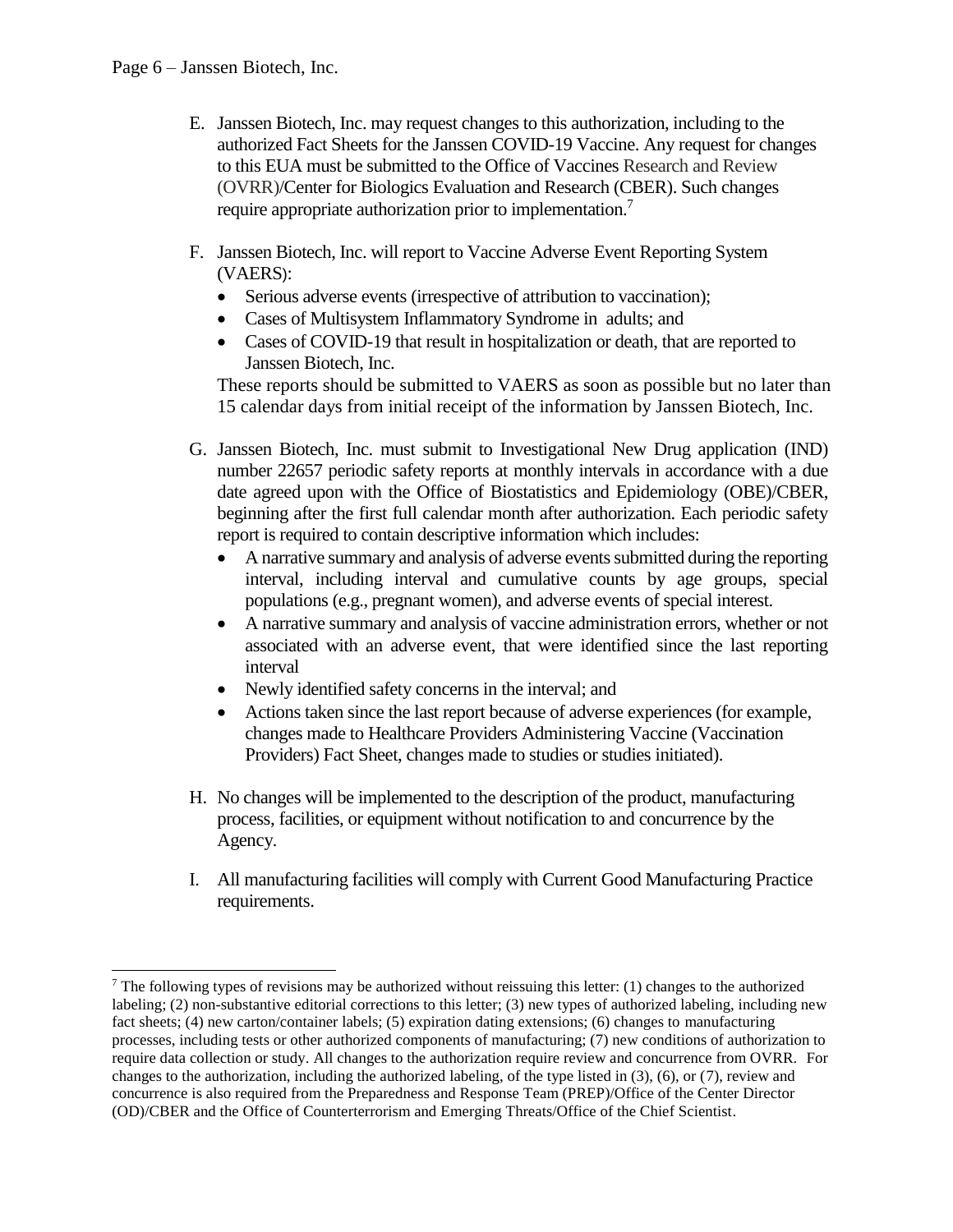- J. Janssen Biotech, Inc. will submit to the EUA file Certificates of Analysis (CoA) for each drug product lot at least 48 hours prior to vaccine distribution. The CoA will include the established specifications and specific results for each quality control test performed on the final drug product lot.
- K. Janssen Biotech, Inc. will submit to the EUA file quarterly manufacturing reports that include a listing of all Drug Substance and Drug Product lots produced after issuance of this authorization. This report must include lot number, manufacturing site, date of manufacture, and lot disposition, including those lots that were quarantined for investigation or those lots that were rejected. Information on the reasons for lot quarantine or rejection must be included in the report. The first report is due June 1, 2021.
- L. Janssen Biotech, Inc. and authorized distributor(s) will maintain records regarding release of Janssen COVID-19 Vaccine for distribution (i.e., lot numbers, quantity, release date).
- M. Janssen Biotech, Inc. and authorized distributor(s) will make available to FDA upon request any records maintained in connection with this EUA.
- N. Janssen Biotech, Inc. will conduct post-authorization observational studies to evaluate the association between Janssen COVID-19 Vaccine and a pre-specified list of adverse events of special interest, along with deaths and hospitalizations, and severe COVID-19. The study population should include individuals administered the authorized Janssen COVID-19 Vaccine under this EUA in the general U.S. population (18 years of age and older), populations of interest such as healthcare workers, pregnant women, immunocompromised individuals, subpopulations with specific comorbidities. The studies should be conducted in large scale databases with an active comparator. Janssen Biotech, Inc. will provide protocols and status update reports to the IND 22657 with agreed-upon study designs and milestone dates.

### Emergency Response Stakeholders

- O. Emergency response stakeholders will identify vaccination sites to receive authorized with the terms of this letter and CDC's COVID-19 Vaccination Program. Janssen COVID‑19 Vaccine and ensure its distribution and administration, consistent
- P. Emergency response stakeholders will ensure that vaccination providers within their jurisdictions are aware of this letter of authorization, and the terms herein and any subsequent amendments that might be made to the letter of authorization, instruct them about the means through which they are to obtain and administer the vaccine under the EUA, and ensure that the authorized labeling [i.e., Fact Sheet for Healthcare Providers Administering Vaccine (Vaccination Providers) and Fact Sheet for Recipients and Caregivers] is made available to vaccination providers through appropriate means (e.g., e-mail, website).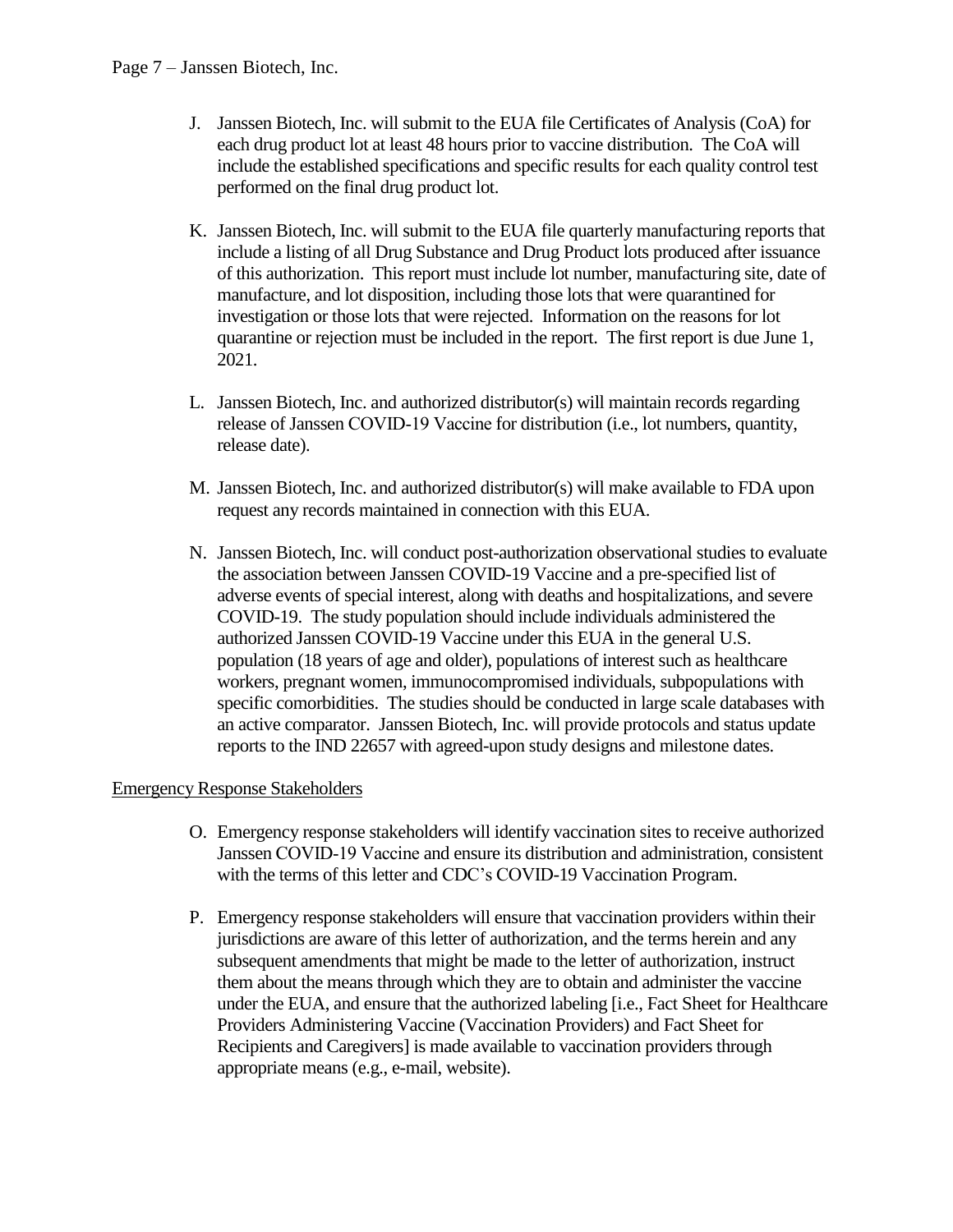Q. Emergency response stakeholders receiving authorized Janssen COVID‑19 Vaccine will ensure that appropriate storage and cold chain is maintained.

### Vaccination Providers

- R. Vaccination providers will administer the vaccine in accordance with the authorization and will participate and comply with the terms and training required by CDC's COVID-19 Vaccination Program.
- S. Vaccination providers will provide the Fact Sheet for Recipients and Caregivers to each individual receiving vaccination.
- T. Vaccination providers administering the Janssen COVID‑19 Vaccine must report the following information associated with the administration of the Janssen COVID-19 Vaccine of which they become aware to VAERS in accordance with the Fact Sheet for Healthcare Providers Administering Vaccine (Vaccination Providers):
	- Vaccine administration errors whether or not associated with an adverse event
	- Serious adverse events (irrespective of attribution to vaccination)
	- Cases of Multisystem Inflammatory Syndrome in adults
	- Cases of COVID-19 that result in hospitalization or death

Complete and submit reports to VAERS online at [https://vaers.hhs.gov/reportevent.html.](https://vaers.hhs.gov/reportevent.html) The VAERS reports should include the words "Janssen COVID-19 Vaccine EUA" in the description section of the report. More information is available at [vaers.hhs.gov](https://vaers.hhs.gov) or by calling 1-800-822-7967. To the extent feasible, report to Janssen Biotech, Inc. by contacting 1-800-565-4008 or by providing a copy of the VAERS form to Janssen Biotech, Inc.; Fax: 215- 293-9955, or by email [JNJvaccineAE@its.jnj.com.](mailto:JNJvaccineAE@its.jnj.com)

- U. Vaccination providers will conduct any follow-up requested by the U.S. government, including CDC, FDA, or other designee, regarding adverse events to the extent feasible given the emergency circumstances.
- concerning reporting of vaccine administration data to CDC. V. Vaccination providers will monitor and comply with CDC and/or emergency response stakeholder vaccine management requirements (e.g., requirements concerning obtaining, tracking, and handling vaccine) and with requirements
- W. Vaccination providers will ensure that any records associated with this EUA are maintained until notified by FDA. Such records will be made available to CDC, and FDA for inspection upon request.